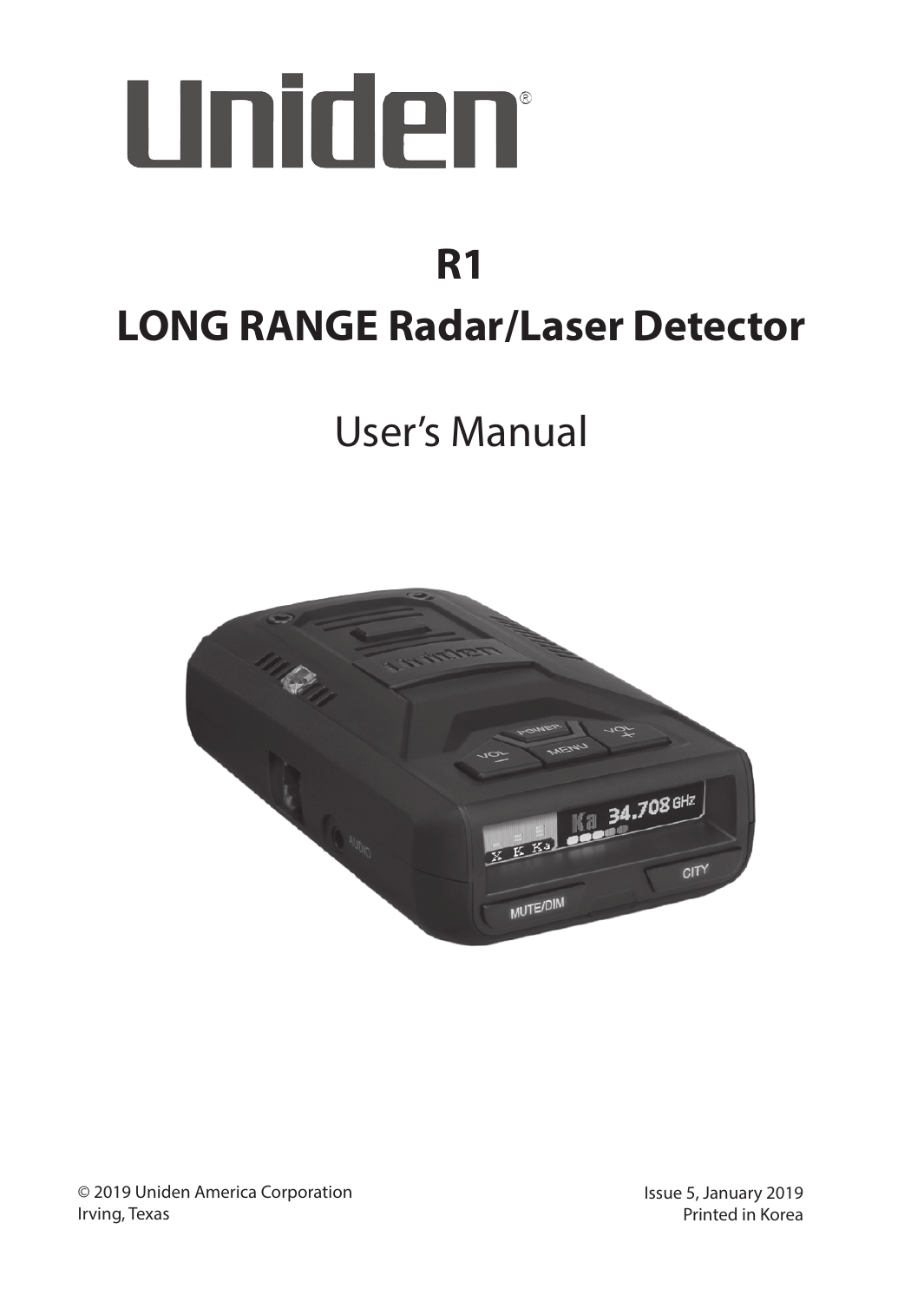### **CUSTOMER CARE**

At Uniden®, we care about you!

If you need assistance, please do NOT return this product to your place of purchase.

#### *Save your receipt/proof of purchase for warranty.*

Quickly find answers to your questions by:

- 1. Reading your owner's manual.
- 2. Visiting our customer support website at www.uniden.com.

#### *Images in this manual may differ slightly from your actual product.*

DISCLAIMER: Radar detectors are illegal in some states. Some states prohibit mounting any object on your windshield. Check applicable law in your state and any state in which you use the product to verify that using and mounting a radar detector is legal. Uniden radar detectors are not manufactured and/or sold with the intent to be used for illegal purposes. Drive safely and exercise caution while using this product. Do not change settings of the product while driving. Uniden expects consumer's use of these products to be in compliance with all local, state, and federal law. Uniden expressly disclaims any liability arising out of or related to your use of this product.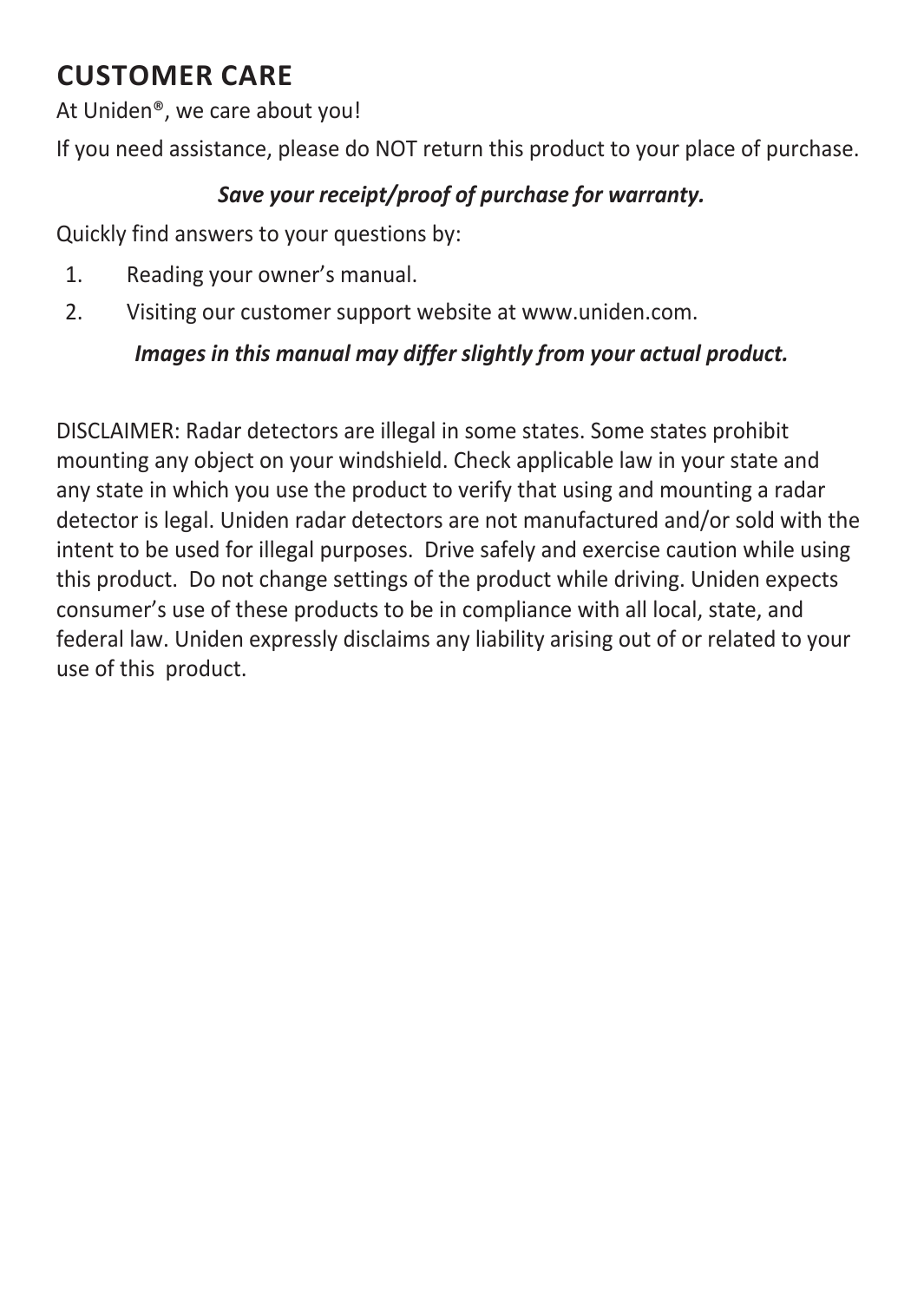# **CONTENTS**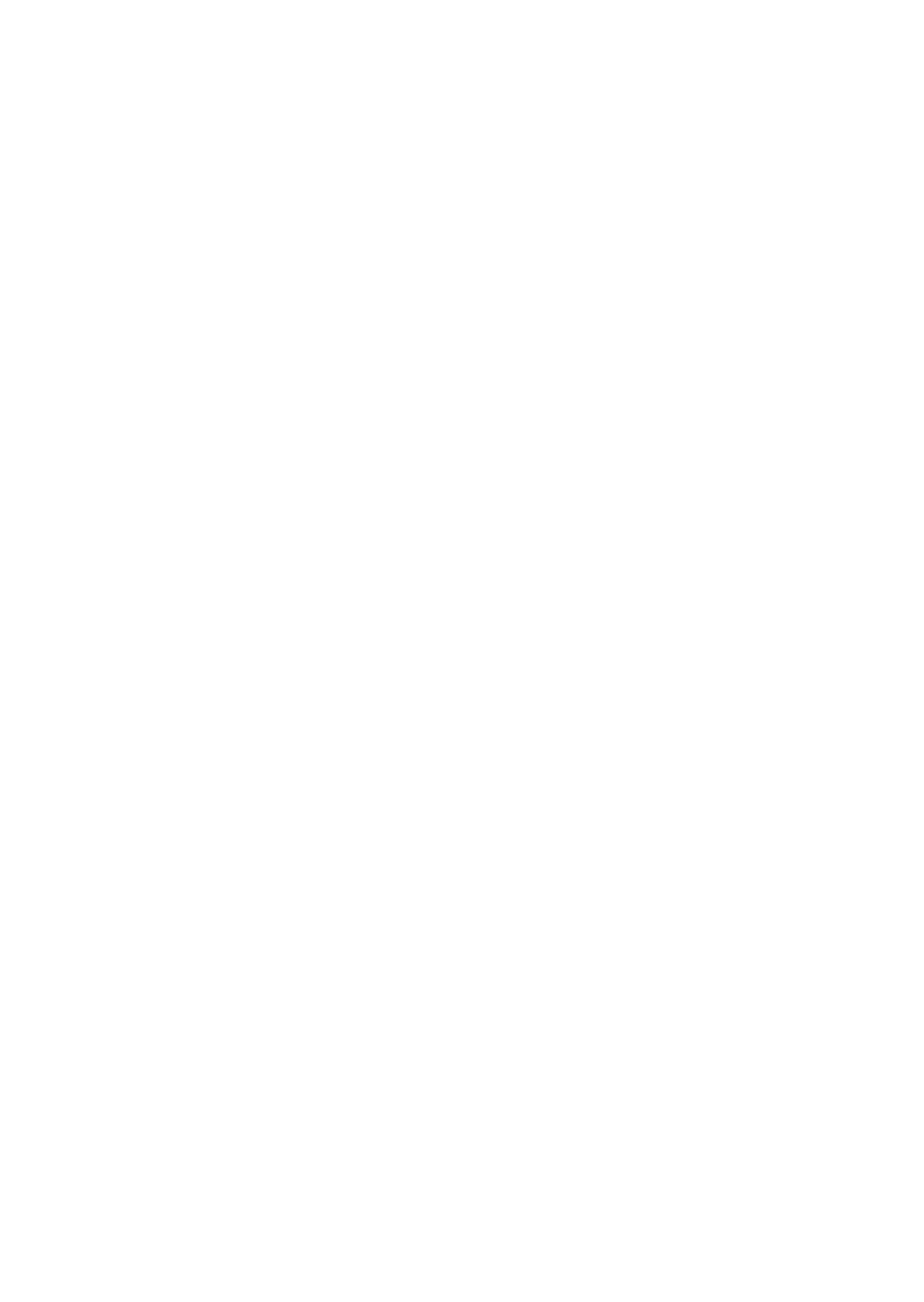# **UNIDEN**

# **LONG RANGE RADAR/LASER DETECTOR USER'S MANUAL**

# **R1**

# **FEATURES**

- Super Long Range Laser Radar Detection
- Voice Notifications
- Radar band frequency displays
- Easy to read OLED display (multicolors)
- Advanced K and Ka band filters
- Invisible to VG-2™ and Spectre I/IV/IV+™ radar detectors; Spectre I and IV undetectable
- Displays Signal Strength and Vehicle Battery Voltage
- 12 X, K, Ka, MRCD, and Laser band selectable alert tones
- 5 Bogey tones
- Auto mute volume
- Dark mode brightness setting
- 8 Selectable background colors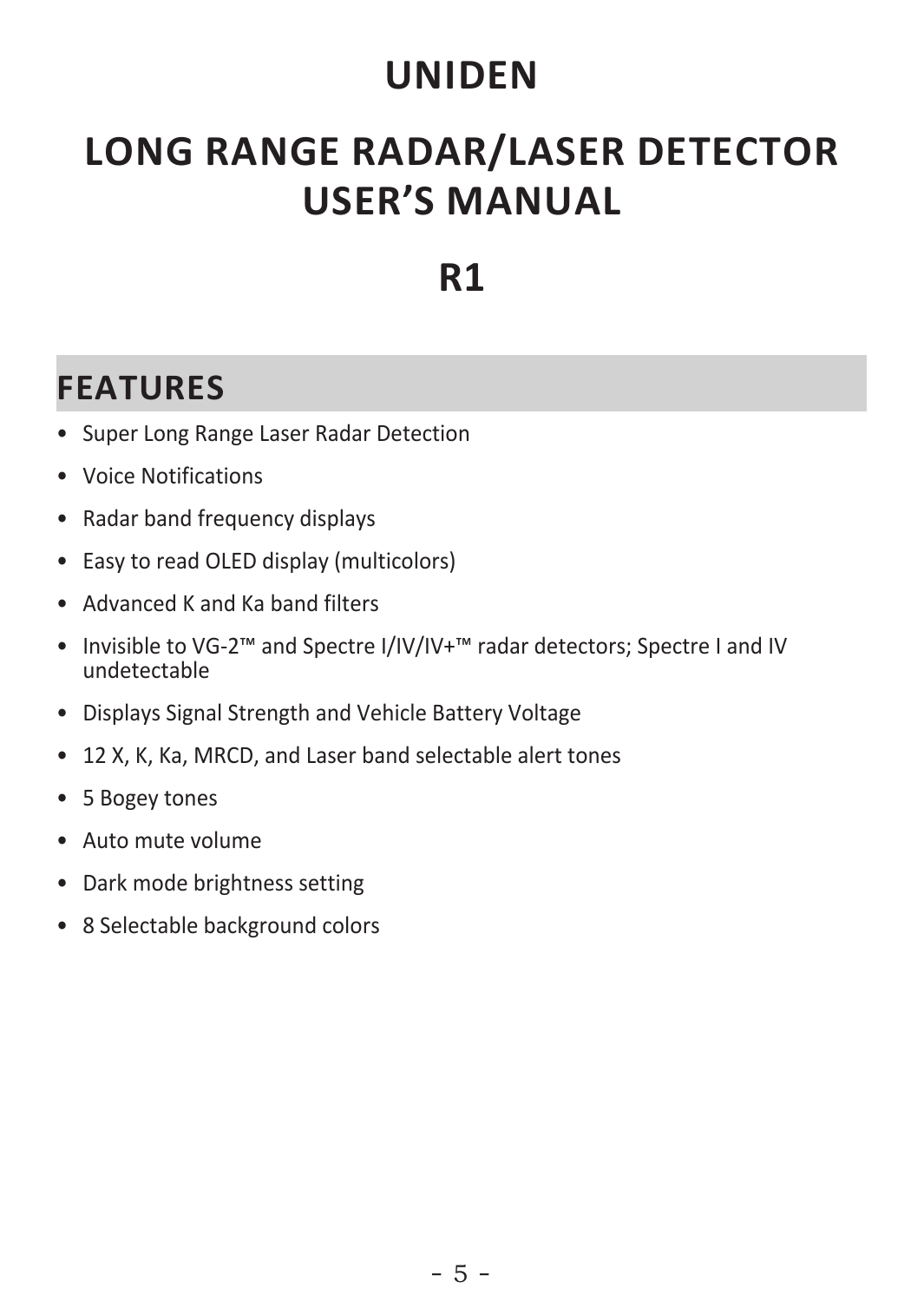# **WHAT'S IN THE BOX**

| <b>R1 Radar Detector</b>    | 12V DC Power<br>Cord with RJ11<br>Connector | Windshield<br>Mounting<br><b>Bracket</b> | Windshield<br>Mounting<br><b>Bracket</b> |
|-----------------------------|---------------------------------------------|------------------------------------------|------------------------------------------|
|                             |                                             | (1 Suction Cup)                          | (2 Suction Cups)                         |
| Not Shown:                  |                                             |                                          |                                          |
| Hook and Loop Fastener Tape |                                             |                                          |                                          |
| Owner's Manual              |                                             |                                          |                                          |

# **PARTS OF THE R1**



| <b>KEY</b>   | <b>PRESS TO</b>     | <b>PRESS AND HOLD</b><br><b>TO</b> |
|--------------|---------------------|------------------------------------|
| <b>POWER</b> | Turn R1 on and off. | <b>NA</b>                          |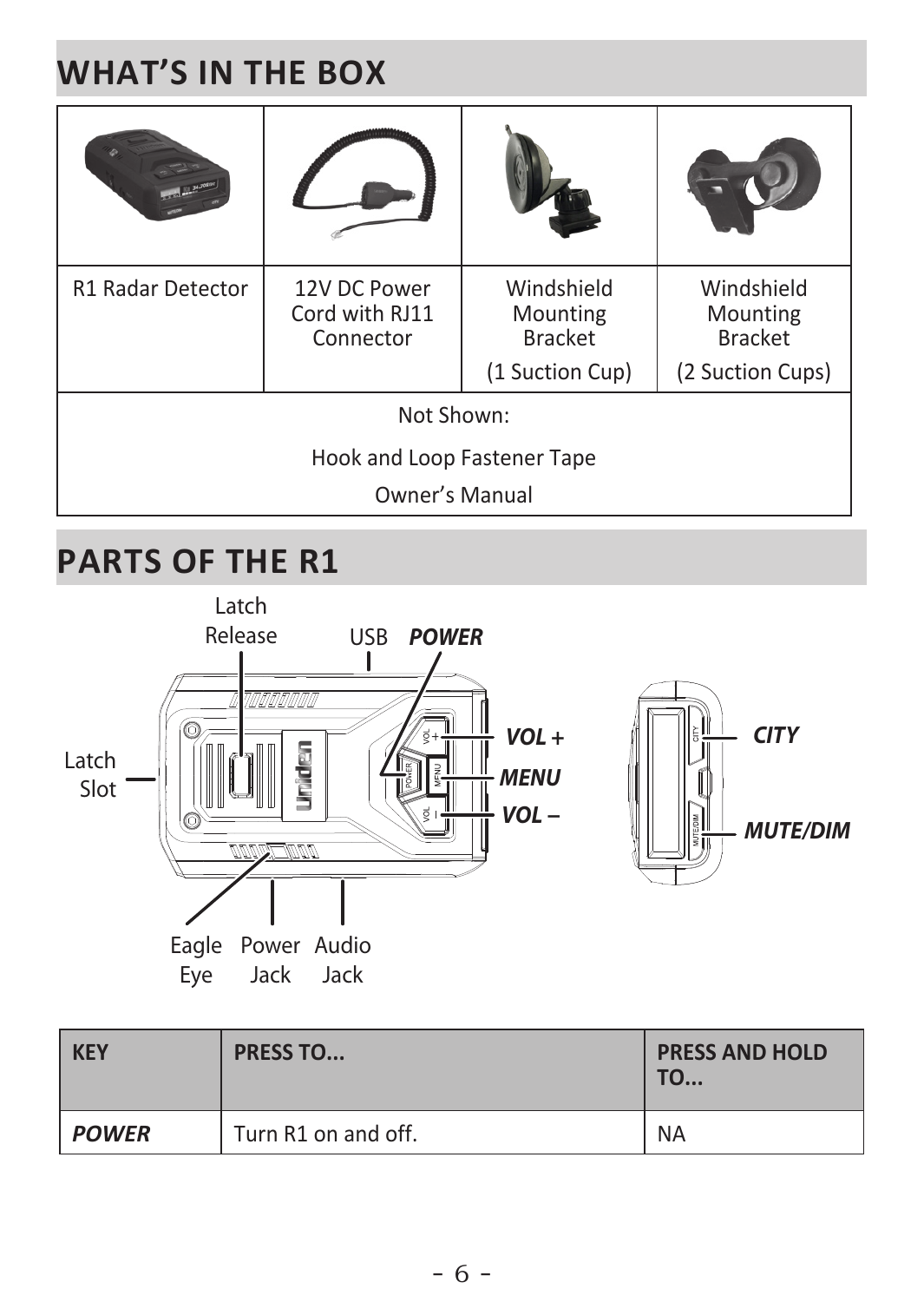| <b>KFY</b>      | <b>PRESS TO</b>                                                                                                                                                                                                                                                                                                                                                                                                             | <b>PRESS AND HOLD</b><br><b>TO</b>                                                                                                                                                                                                              |
|-----------------|-----------------------------------------------------------------------------------------------------------------------------------------------------------------------------------------------------------------------------------------------------------------------------------------------------------------------------------------------------------------------------------------------------------------------------|-------------------------------------------------------------------------------------------------------------------------------------------------------------------------------------------------------------------------------------------------|
| $VOL +$         | • Turn volume up (7 levels: 0 - 6;<br>Default = $4$ ).<br>In Menus, go to next item.                                                                                                                                                                                                                                                                                                                                        | <b>NA</b>                                                                                                                                                                                                                                       |
| $VOL -$         | • Turn volume down (7 levels: 0 - 6;<br>Default = $4$ ).<br>• In Menus, go to previous item.                                                                                                                                                                                                                                                                                                                                |                                                                                                                                                                                                                                                 |
| <b>MFNU</b>     | Access the Menu system.<br>In the Menu system, press to cycle<br>through and select options for the<br>current menu item.                                                                                                                                                                                                                                                                                                   | <b>Exit the Menu</b><br>system.                                                                                                                                                                                                                 |
| <b>MUTE/DIM</b> | MUTE (See page 18 to have the unit<br>automatically mute the alarm after 3<br>seconds.)<br>MUTE on - Press <b>MUTE/DIM</b> to mute<br>an alarm. Returns to normal operation<br>10 seconds after the alert ends or if<br>a different band is detected during<br>Mute mode. Mute On displays for a<br>few seconds.<br>MUTE off - Press MUTE/DIM to<br>restore audible alarms before the 10<br>second automatic mute time-out. | DIM - Changes<br>the display and<br>key backlight<br>brightness.<br>Bright (Default)<br>$\bullet$ Dim<br>• Dimmer<br>• Dark (Dark is off<br>unless there is an<br>alert.)<br>Off (Off<br>regardless of<br>whether or not<br>there is an alert.) |
| <b>CITY</b>     | Press to change modes between<br>HIGHWAY, CITY, and ADVANCED.                                                                                                                                                                                                                                                                                                                                                               | <b>NA</b>                                                                                                                                                                                                                                       |

### **NON-KEY ELEMENTS**

| <b>FLFMFNT</b> | <b>WHAT IT DOES</b>                      |
|----------------|------------------------------------------|
| Eagle Eye      | Provides a 360° monitoring radius.       |
| Latch Slot     | Insert the bracket latch into this slot. |
| Mini USB       | Provides PC connection for data updates. |
| Audio Jack     | Plug in headset.                         |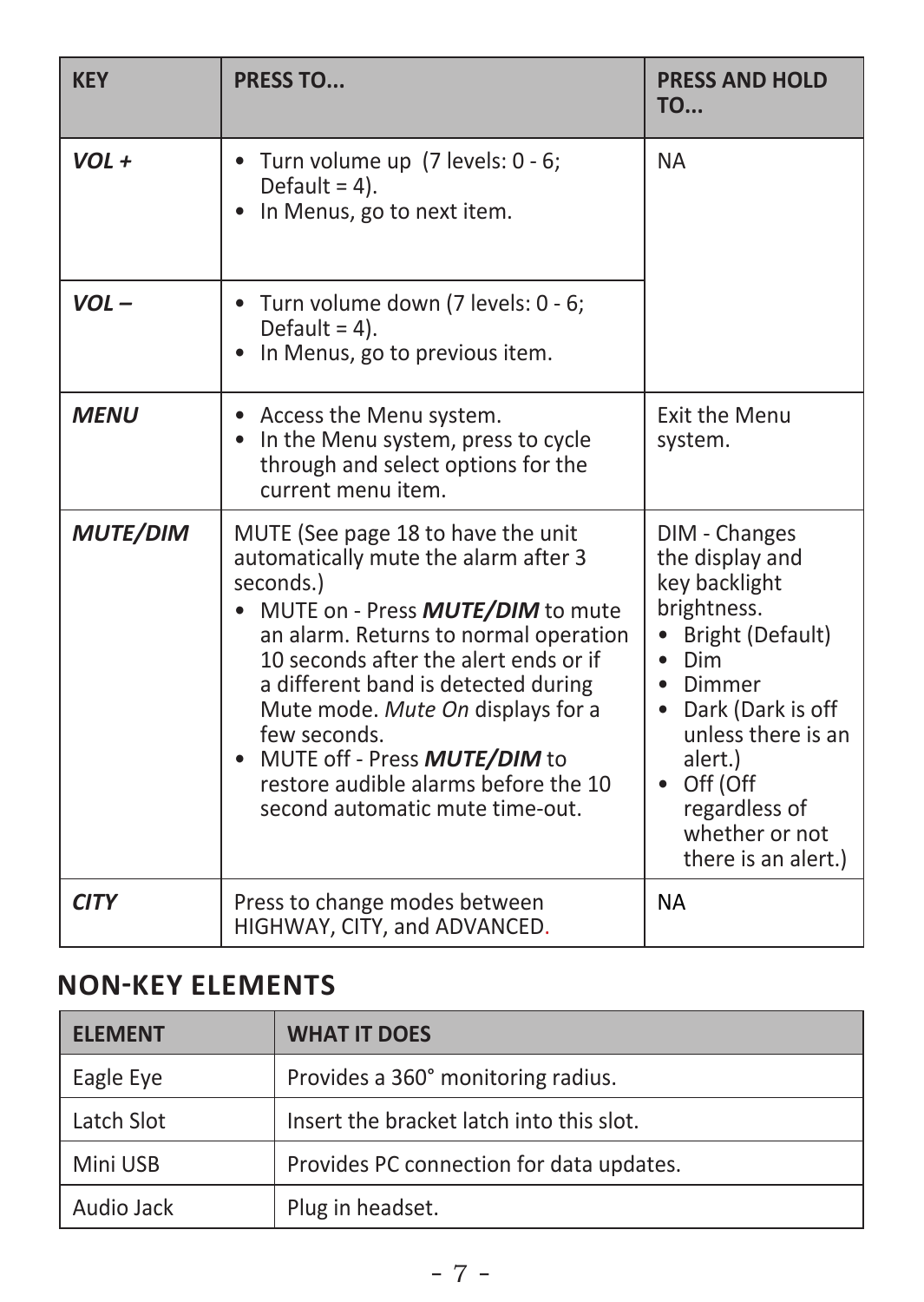| <b>FLFMFNT</b>  | <b>WHAT IT DOES</b>                                    |
|-----------------|--------------------------------------------------------|
| Eject           | Press to release the bracket latch.                    |
| Power Jack      | Plug the 12V Power Cord here.                          |
| Signal Strength | Displays how strong the signal received is (5 levels). |

### **POWER CORD**



| <b>ELEMENT</b>                  | <b>WHAT IT DOES</b>                                                                                                                                                                                                                                                                              |
|---------------------------------|--------------------------------------------------------------------------------------------------------------------------------------------------------------------------------------------------------------------------------------------------------------------------------------------------|
| <b>MUTE</b><br>button           | Press the mute button to mute an alarm. It returns to normal<br>operation 10 seconds after the alert ends or if a different band<br>is detected during Mute mode. Mute On displays on the R1 for a<br>few seconds. See page 18 to have the unit automatically mute<br>the alarm after 3 seconds. |
| <b>MUTE</b><br>button<br>(Cont) | Press and hold the mute button to change the display and key<br>backlight brightness.<br>Bright (Default)<br>Dim<br>Dimmer<br>Dark (Dark is off unless there is an alert.)<br>Off (Off regardless of whether or not there is an alert.)                                                          |
| LED (Red)                       | Off: Power is off.<br>Steady on: Power is on.<br>Flashing: Receiving an alert. The faster it flashes, the stronger<br>the signal.                                                                                                                                                                |
| <b>USB Port</b>                 | Use this USB port to charge mobile devices.                                                                                                                                                                                                                                                      |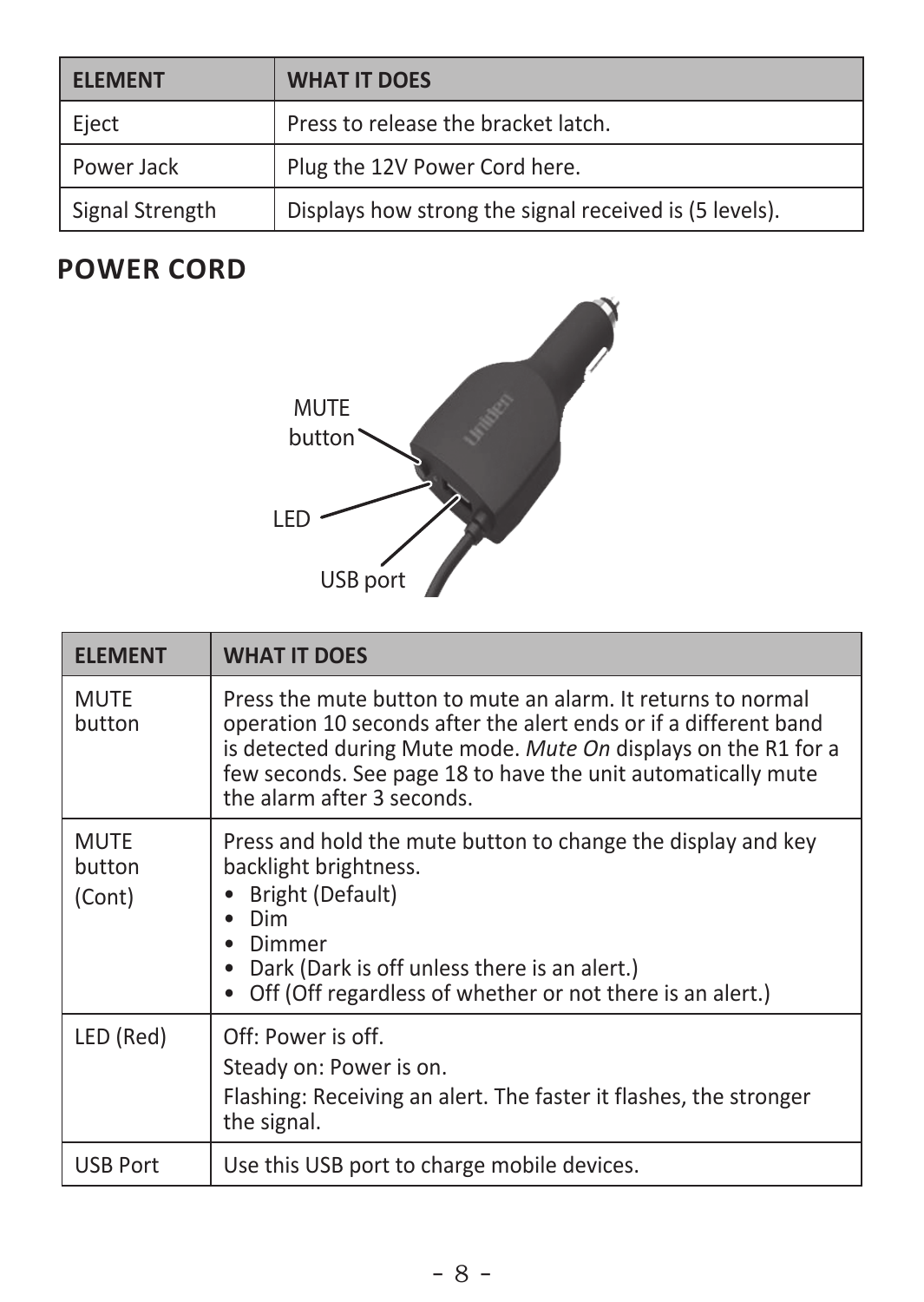# **INSTALL AND TURN ON R1**

You can mount the R1 on the windshield (bracket included) or on the dashboard (hook and loop tape included).

### **INSTALL**

### *Windshield*

When you mount the R1 on the windshield, mount it in the middle of the windshield between the driver and passenger. Be sure there are no obstructions and that there is a clear view through the back window.

- 1. Attach the rubber suction cups to the bracket and push the cups firmly onto the windshield.
- 2. Slide the unit onto the bracket until it clicks into place.
- 3. Plug the power cord into the R1 and plug the cigarette lighter adapter into the vehicle's cigarette lighter.
- 4. The R1 automatically turns on and runs through a self test cycle.

#### *Release the* R1 *from the bracket by pressing the Eject key on top of the detector.*

### *Dashboard*

The same types of mounting requirements for the windshield apply for mounting the unit on the dashboard.

#### *Do not put the tape over vents. Always leave vents uncovered.*

- 1. Attach the unit to the dashboard using the hook and loop fastener tape.
- 2. Plug the power cord into the R1 and plug the cigarette lighter adapter into the vehicle's cigarette lighter.
- 3. The R1 automatically turns on and runs through a self test cycle.

#### *Pull the unit from the dashboard, separating the hook and loop tape.*

### **TURN ON**

- 1. Inert the power cord's RJ11 connector into the R1's power jack.
- 2. Insert the power cord's cigarette lighter adapter into the vehicle's cigarette lighter port.
- 3. The R1 automatically turns on and runs through a systems check.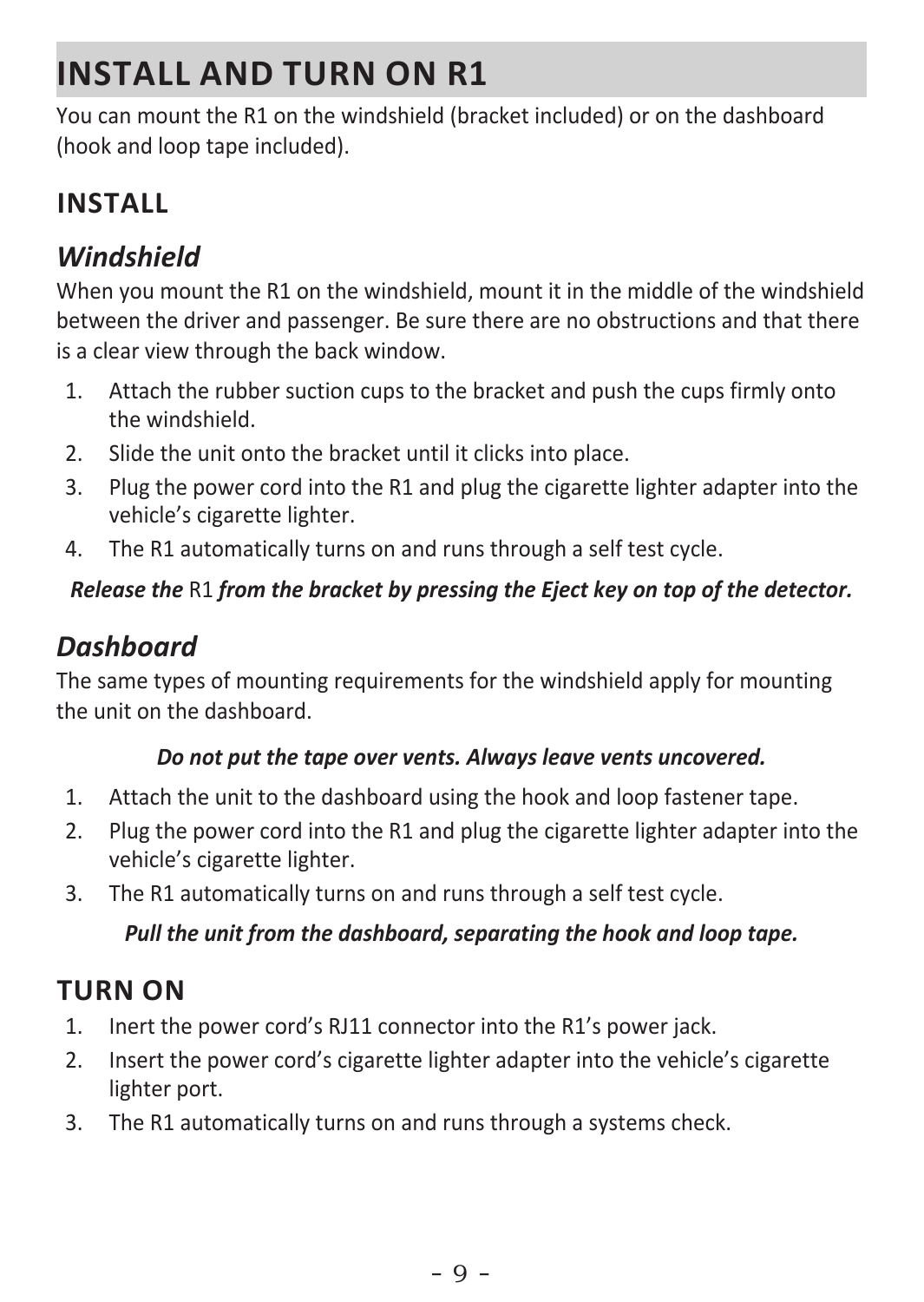# **MENU SYSTEM**

Menus let you set up the system to your own requirements. You can turn different bands on and off and set specific items such as auto mute.

Press **MENU** to access the Menu system. The screen displays the selection's current status. For example, if you press *MENU* and the screen displays *Voice: ON*, you have the option of turning Voice to OFF.

Use the following keys to navigate the menus:

- **MENU**: Change a menu item setting (press and hold to exit the Menu system).
- *VOL +* : Go to the next Menu item.
- *VOL* : Go to the previous Menu item.

| <b>MENU ITEM</b>                                                                                                                                                                                                                                                          | <b>WHAT IT DOES</b>                                                                                              | <b>SETTINGS</b>                       |
|---------------------------------------------------------------------------------------------------------------------------------------------------------------------------------------------------------------------------------------------------------------------------|------------------------------------------------------------------------------------------------------------------|---------------------------------------|
| Changes band sensitivity as follows:<br>Highway<br>Highway - Full Sensitivity<br>• City - X-and K band sensitivity<br>reduced. Ka band sensitivity same<br>as Highway.<br>• Advanced - User adjusts X, K, and Ka<br>band sensitivity from 100% - 30% in<br>10% intervals. |                                                                                                                  | Highway (Default)<br>City<br>Advanced |
|                                                                                                                                                                                                                                                                           | If Advanced is selected, select<br>Attenuation levels for the X, K,<br>and Ka bands. See page 15 for<br>details. |                                       |
| Voice                                                                                                                                                                                                                                                                     | Turns voice alert on or off under the<br>following conditions:<br>• Type of radar/laser                          | On (Default)<br>Off                   |
|                                                                                                                                                                                                                                                                           | <b>Band alarms</b>                                                                                               |                                       |
| Ka Freguency<br>Voice Alert                                                                                                                                                                                                                                               | Announces the detected Ka band<br>frequency.                                                                     | On<br>Off (Default)                   |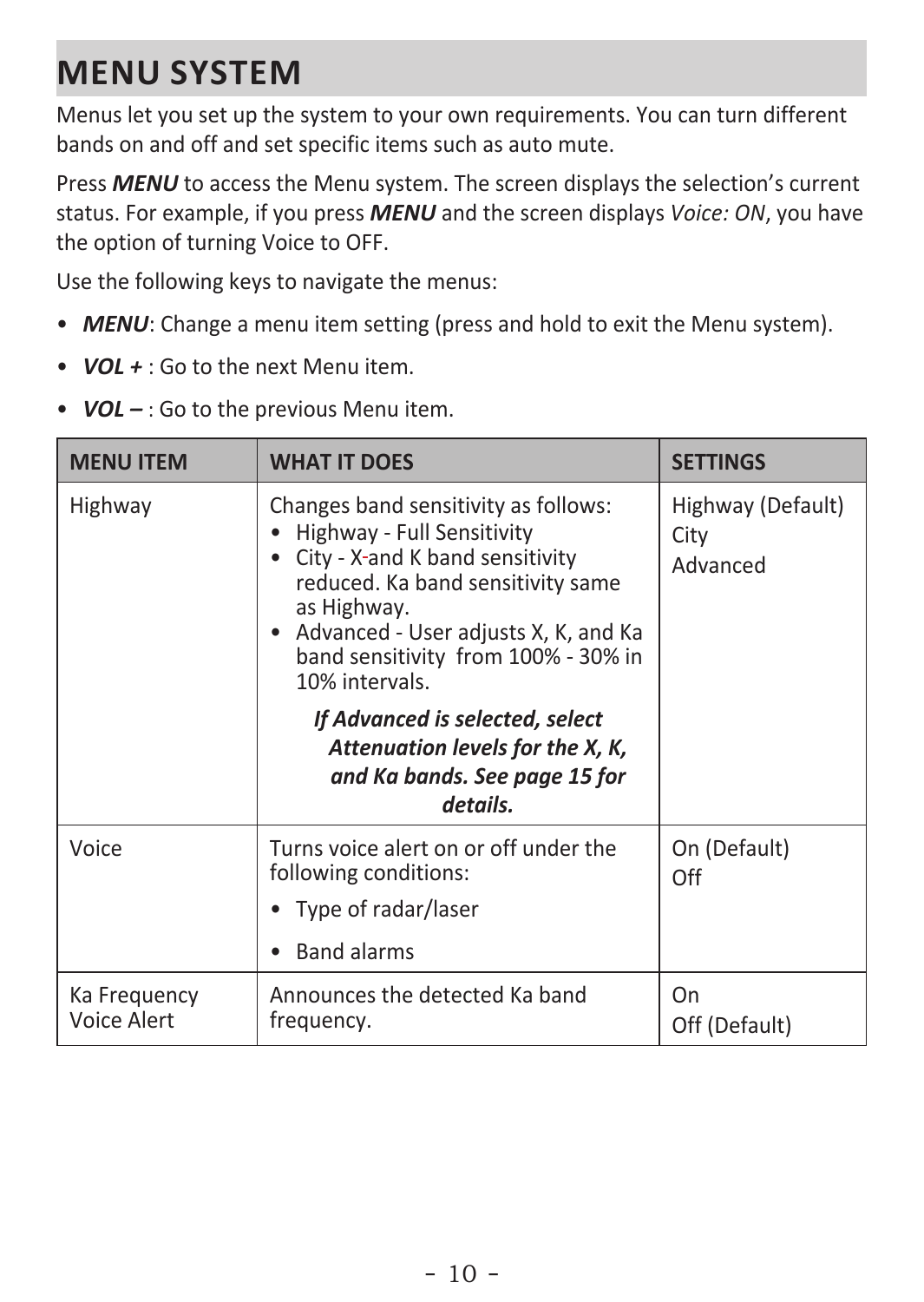| <b>MENU ITEM</b> | <b>WHAT IT DOES</b>                                                                                                                         | <b>SETTINGS</b>                     |
|------------------|---------------------------------------------------------------------------------------------------------------------------------------------|-------------------------------------|
| X Band           | Turn off to have the detector ignore X<br>band frequencies.<br>Turn on for X band sensitivity as<br>follows:<br>• Highway: Full sensitivity | On<br>Off (Default)                 |
|                  | • City: X band sensitivity reduced                                                                                                          |                                     |
| K Band           | Turn off to have the detector ignore K<br>band frequencies.                                                                                 | On (Default)<br>Off                 |
| Ka Band          | Turn off to have the detector ignore Ka<br>band frequencies.                                                                                | On (Default)<br>Off                 |
| Laser            | Turn off to have the detector ignore<br>lasers.                                                                                             | On (Default)<br>Off                 |
| K POP            | Detects K POP transmissions (very<br>brief transmissions, too fast for some<br>detectors to hear).                                          | On<br>Off (Default)                 |
| <b>MRCD</b>      | <b>Activates MultaRadar CD/CT low-</b><br>powered radar gun detection.                                                                      | On<br>Off (Default)                 |
| Ka POP           | Detects Ka POP transmissions (very<br>brief transmissions, too fast for some<br>detectors to hear).                                         | On<br>Off (Default)                 |
| K Filter         | Filters noise from the K band to<br>prevent false detections.                                                                               | On (Default)<br>Off                 |
| Ka Filter        | Filters noise from the Ka band to<br>prevent false detections.                                                                              | On<br>Off (Default)                 |
| <b>TSF</b>       | Traffic Sensor Filter, Prevents false<br>alarms caused by traffic monitoring<br>radar systems.                                              | On<br>Off (Default)                 |
| K Narrow/Wide    | K Narrow scans for K radar guns used<br>in the US only and reduces false<br>alarms.                                                         | <b>K Narrow</b><br>K Wide (Default) |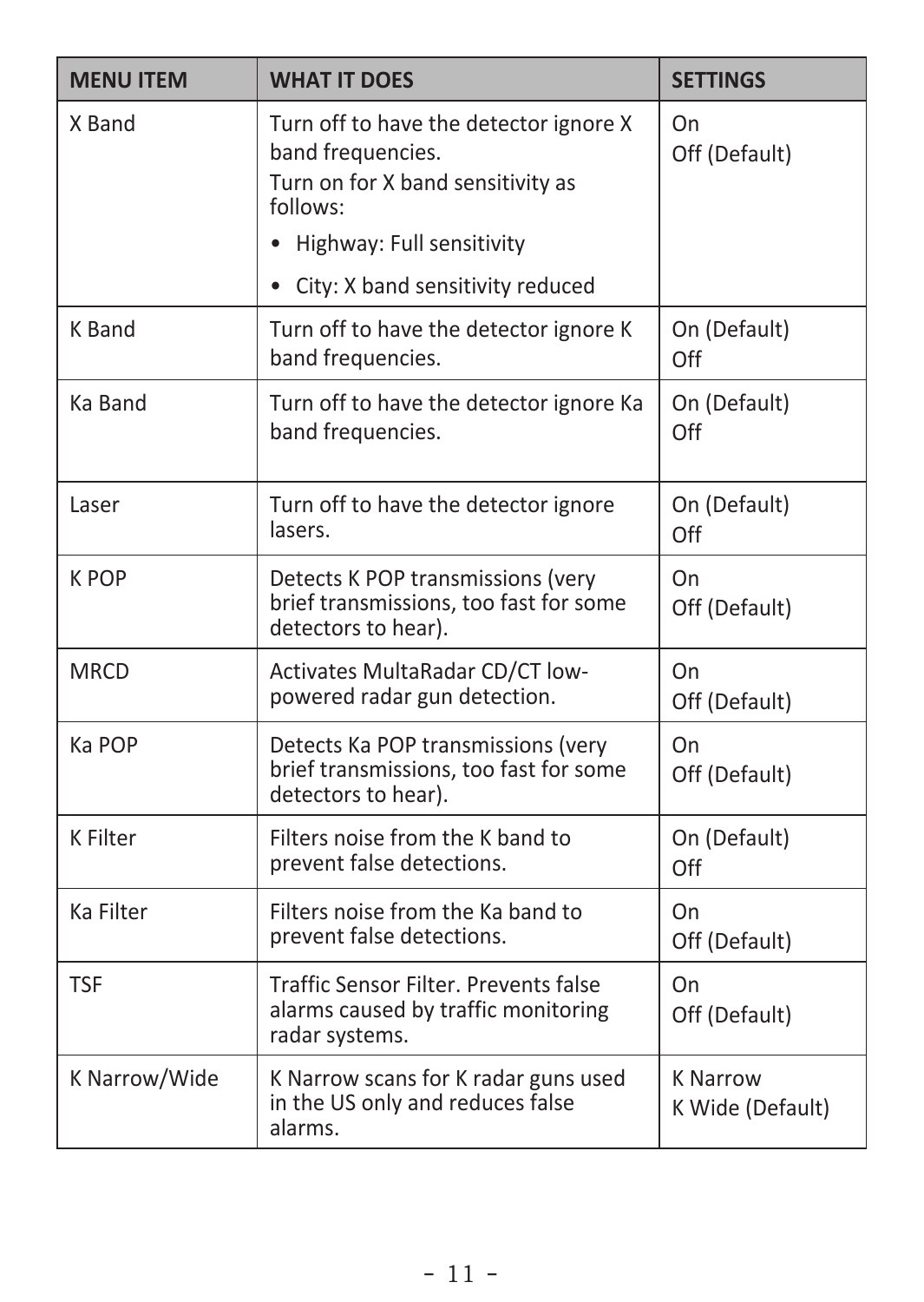| <b>MENU ITEM</b>                | <b>WHAT IT DOES</b>                                                                                                                                                                                                                                                                          | <b>SETTINGS</b>                                                                                                                                                                                                                                                                                                                                                                                                          |
|---------------------------------|----------------------------------------------------------------------------------------------------------------------------------------------------------------------------------------------------------------------------------------------------------------------------------------------|--------------------------------------------------------------------------------------------------------------------------------------------------------------------------------------------------------------------------------------------------------------------------------------------------------------------------------------------------------------------------------------------------------------------------|
| Ka Narrow/Wide/<br>Segmentation | Ka Narrow scans for Ka radar guns<br>used in the US only and reduces false<br>alarms. Ka Narrow also provides a fast<br>response to Ka POP radar guns.<br>Ka Wide scans Super Wide Ka band.<br>Ka Segmentation allows the user to<br>customize a Ka band sweep from 10<br>filtered settings. | Ka Narrow<br>(Default)<br>Ka Wide<br>Segmentation<br>(Default = On)<br>Ka 1:33.399-<br>33.705 On/Off<br>Ka 2:33.705-<br>33.903 On/Off<br>Ka 3:33.903-<br>34.191 On/Off<br>Ka 4:34.191-<br>34.587 On/Off<br>$Ka 5:34.587 -$<br>34.803 On/Off<br>$Ka 6:34.803 -$<br>35.163 On/Off<br>$Ka 7:35.163 -$<br>35.379 On/Off<br>Ka 8:35.379-<br>35.613 On/Off<br>$Ka9:35.613-$<br>35.829 On/Off<br>Ka 10:35.829-<br>36.001 On/Off |
| Priority                        | Sets whether Ka band signals have<br>priority over the strongest radar signals<br>for X, K, or Ka band.<br>Laser alerts have priority over radar<br>alerts.                                                                                                                                  | <b>Signal Priority</b><br><b>Ka Priority</b><br>(Default)                                                                                                                                                                                                                                                                                                                                                                |
| Threat                          | Displays if more than one radar signal<br>is detected at the same time. The<br>signal with the strongest radar signal is<br>considered the main signal; the other<br>signals are displayed on the left side<br>(See page 18).                                                                | All Threat On<br>All Threat Off<br>(Default)                                                                                                                                                                                                                                                                                                                                                                             |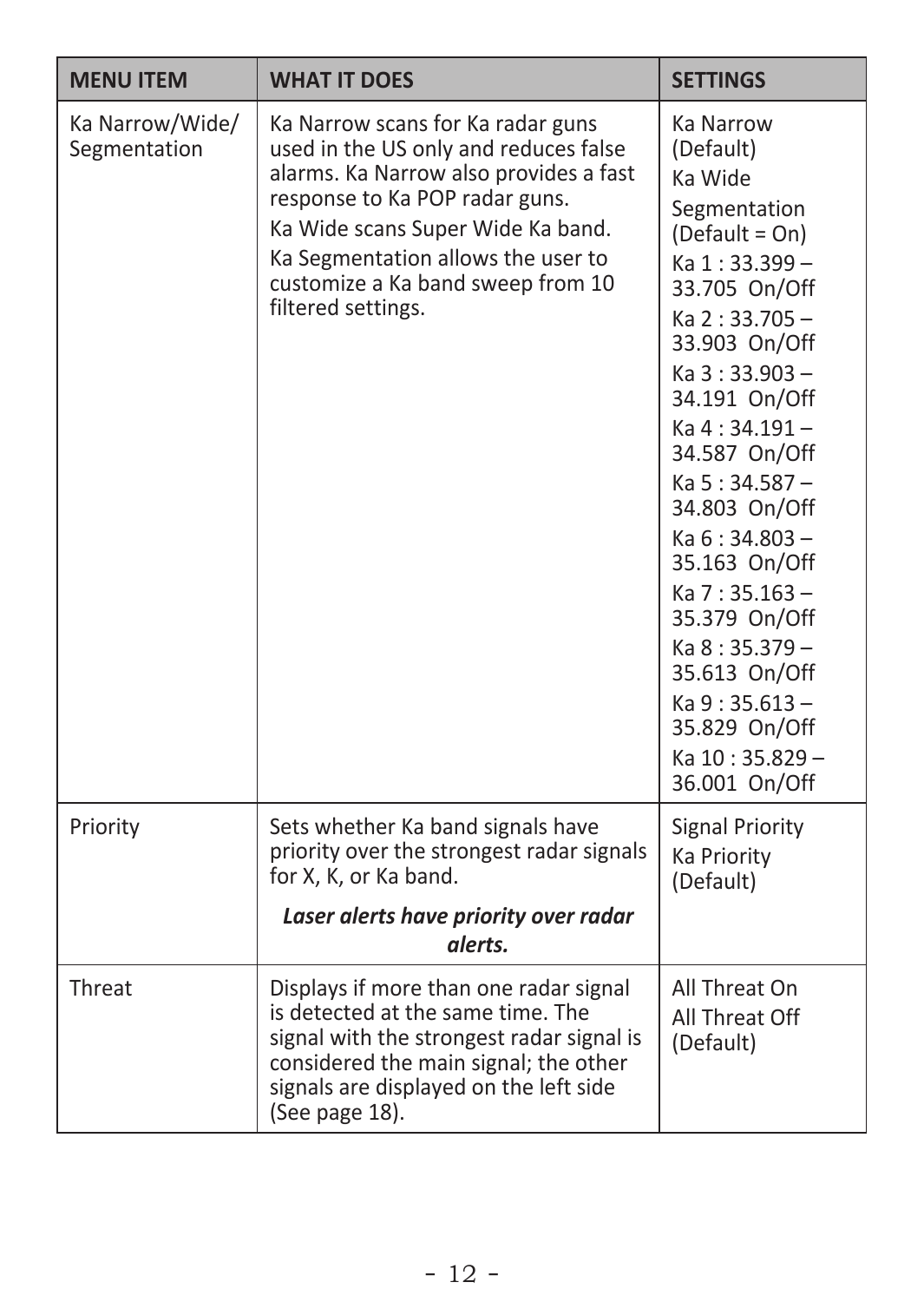| <b>MENU ITEM</b>               | <b>WHAT IT DOES</b>                                                                                              | <b>SETTINGS</b>                                                            |
|--------------------------------|------------------------------------------------------------------------------------------------------------------|----------------------------------------------------------------------------|
| Color                          | Select screen text color.                                                                                        | Red (Default)<br>White<br>Purple<br>Blue<br>Amber<br>Green<br>Pink<br>Grev |
| Display Mode                   | Select what will display on the OLED,<br>either scanning for signals (see page<br>16) or the mode (see page 17). | Scan<br>Mode (Default)                                                     |
| X Band Tone                    | Set a tone to indicate X Band.                                                                                   | $1~$ ~ 12 tones<br>$(Default = 1)$                                         |
| <b>K Band Tone</b>             | Set a tone to indicate K Band.                                                                                   | $1 < 12$ tones<br>$(Default = 2)$                                          |
| <b>MRCD Tone</b>               | Activate MultaRadar CD/CT low<br>powered radar gun detection.                                                    | $1~$ ~ 12 tones<br>$(Default = 2)$                                         |
| Ka Band Tone                   | Set a tone to indicate Ka Band.                                                                                  | $1~$ ~ 12 tones<br>$(Default = 3)$                                         |
| <b>Bogey Tone</b>              | Tone sounds when a different Ka band<br>signal is detected during a Ka band<br>alert.                            | $1 \sim 5$ tones<br>$(Default = 1)$                                        |
| Laser Tone                     | Set a tone to indicate Laser.                                                                                    | $1~$ ~ 12 tones<br>$(Default = 4)$                                         |
| Auto Mute                      | Auto Mute reduces the alarm volume<br>after 3 seconds at the current volume<br>level. See page 18 for details.   | On (Default)<br>Off                                                        |
| <b>Auto Mute</b><br>Volume     | Sets a volume level for muted alarms.<br>See page 18.                                                            | $0 \sim 5$<br>$(Default = 2)$                                              |
| Dark Mode<br><b>Brightness</b> | Set alarm brightness when in dark<br>mode.                                                                       | <b>Bright</b><br>Dim<br>Dimmer (Default)                                   |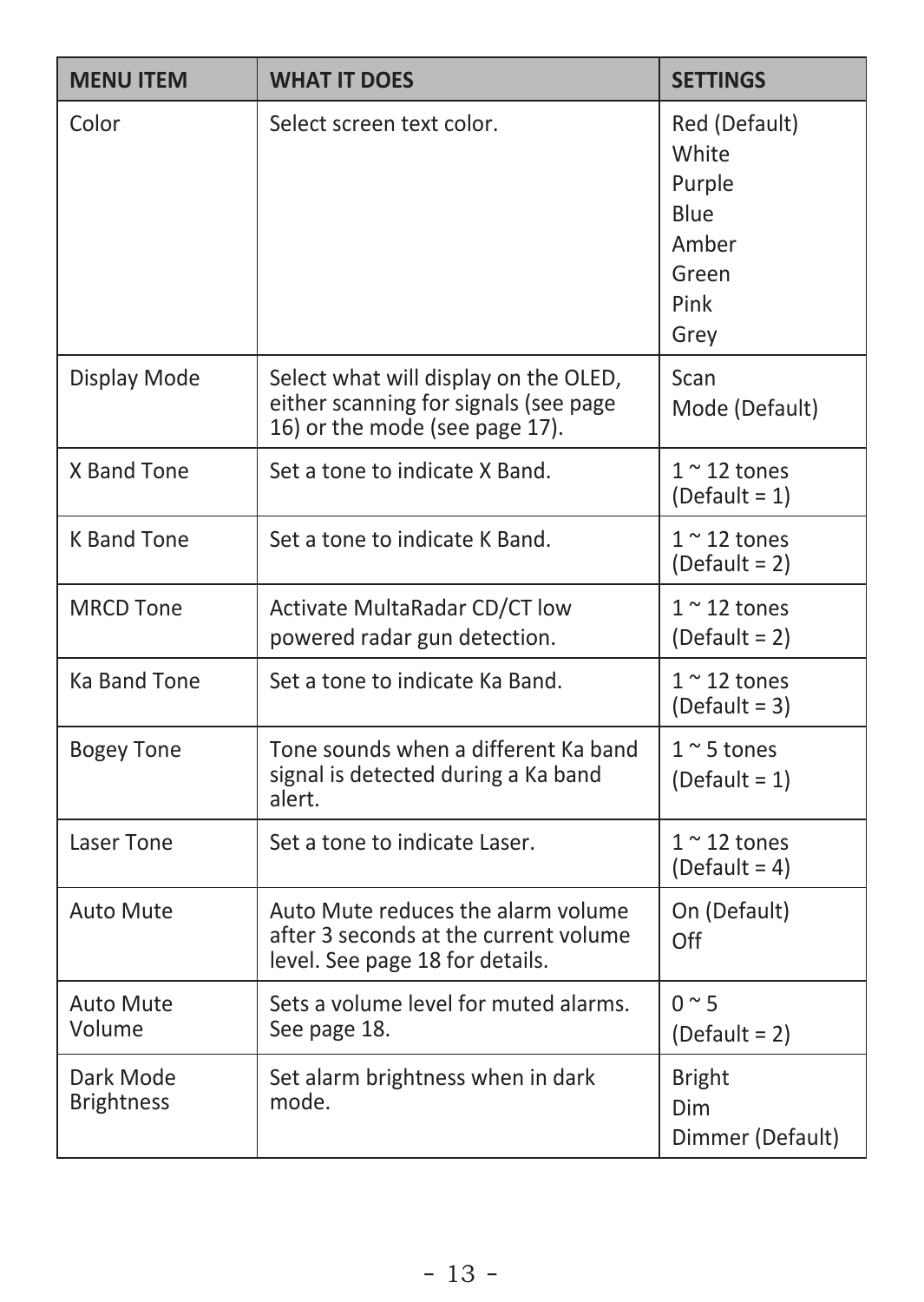| <b>MENU ITEM</b>   | <b>WHAT IT DOES</b>                                                    | <b>SETTINGS</b>                                |
|--------------------|------------------------------------------------------------------------|------------------------------------------------|
| <b>Backlight</b>   | Turns the front key backlight on and<br>off.                           | On (Default)<br>Off                            |
|                    | Press and hold MUTE/DIM to select a<br>brightness level.               |                                                |
| <b>BAT Warning</b> | Sounds a warning tone if the vehicle<br>battery power drops below 11V. | On<br>Off (Default)                            |
| Self Test          | Runs a self diagnostic test on the unit<br>to check for faults.        | On (Default)<br>Off                            |
| Factory Reset?     | Resets all settings to the factory<br>defaults.                        | Press MENU to<br>reset to factory<br>defaults. |
|                    | There is no confirmation request for<br>reset.                         |                                                |
| Version            | Displays the latest firmware version.                                  | <b>NA</b>                                      |
| Exit               | Closes the Menu system.                                                | <b>NA</b>                                      |

# **BASIC OPERATIONS**

| HOW DO1?          | <b>TRY THIS</b>                                                                                                                                                                             |  |
|-------------------|---------------------------------------------------------------------------------------------------------------------------------------------------------------------------------------------|--|
| Turn on the R1    | Be sure the unit is connected to power and then<br>press <b>POWER</b> . The unit turns on and runs through an<br>initial self-check. It displays the different bands and<br>their settings. |  |
|                   | The R1 turns on automatically when you start the<br>vehicle.                                                                                                                                |  |
| Adjust the volume | Press $VOL +$ to increase volume. The unit beeps<br>and displays a number increase.                                                                                                         |  |
|                   | • Press $VOL$ – to decrease volume. The unit beeps<br>and displays a number decrease.                                                                                                       |  |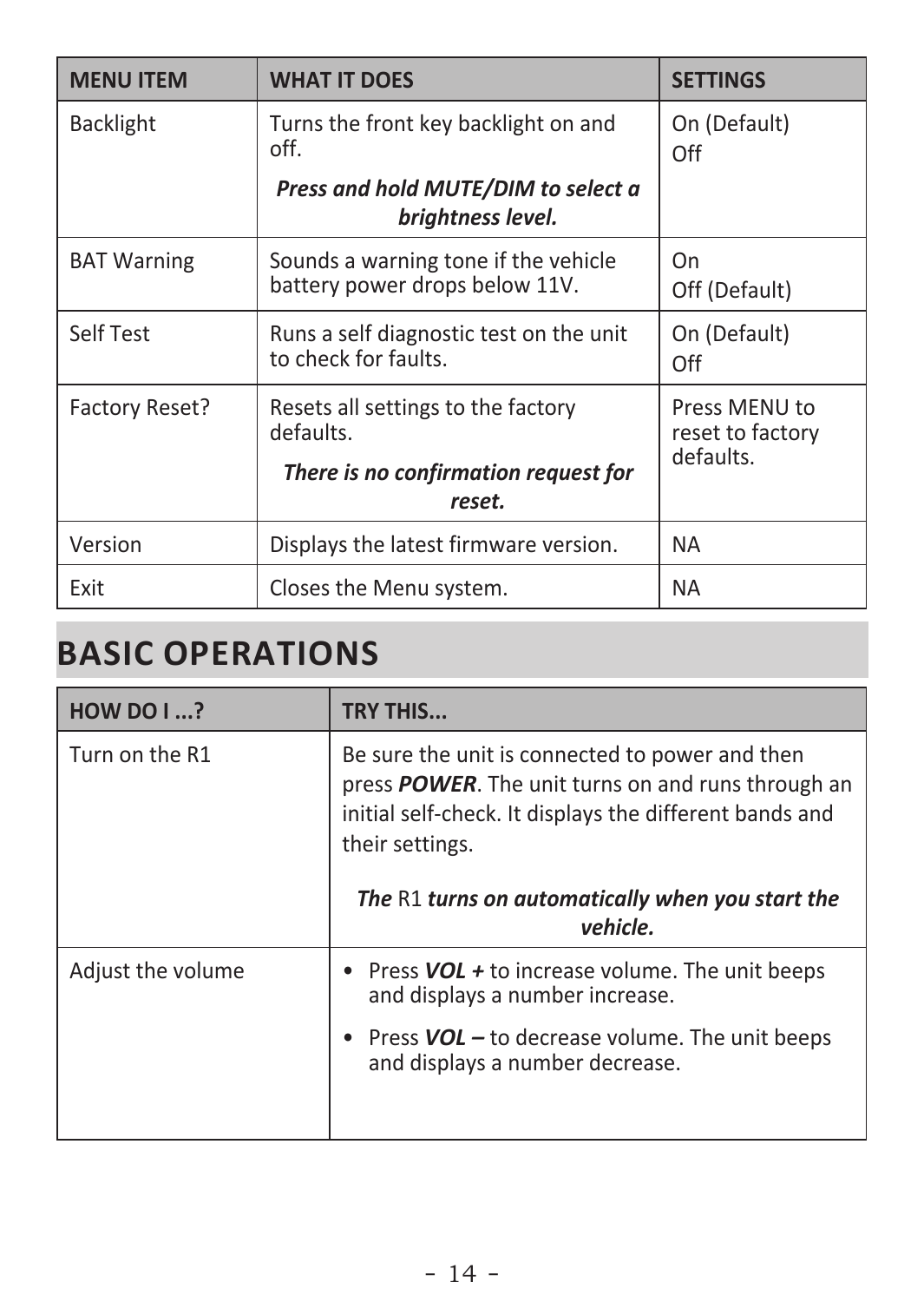| <b>HOW DO I ?</b>                            | <b>TRY THIS</b>                                                                                                                                                                                                                  |
|----------------------------------------------|----------------------------------------------------------------------------------------------------------------------------------------------------------------------------------------------------------------------------------|
| Mute alarm volume<br>during the alert        | Press <b>MUTE/DIM</b> during an audio alarm to mute it.<br>(This is especially useful in situations where the alert<br>may be prolonged, such as at red lights.) You can also<br>press the <b>MUTE</b> button on the power cord. |
| Change the screen's<br>brightness            | Press and hold <b>MUTE/DIM</b> . The R1 announces the<br>brightness level (Bright, Dim, Dimmer, Dark, or off) as<br>it changes to that level. Press and hold the key again<br>to cycle between the brightness levels.            |
| Turn bands on and off                        | Press <b>MENU</b> and cycle through the menu options<br>until the band you want to turn off displays. Press<br><b>MENU</b> again to change that band's status.                                                                   |
| Change Highway to City/<br>Advanced and back | Press CITY for at least 1 second to alternate between<br>Highway, City, and Advanced setting.                                                                                                                                    |
| Update the firmware                          | Refer to www.support.uniden.com for details.                                                                                                                                                                                     |

# **FEATURE DETAILS**

### **HIGHWAY VS CITY MODE**

Uniden's R1 radar detector operates in three different frequency (X, K, and Ka band) sensitivity modes - Highway, City, and Advanced. Highway mode is the most sensitive, with maximum detection ranges while on the highway or open road. City is on the lower end of the detection scale for city driving. City mode reduces sensitivity so that false signals (such as from automatic door openers) are filtered out.

Under factory default conditions (X band = off on all bands, K and Ka bands = on). the band sensitivities are:

- Highway: X band off; K and Ka band full sensitivity.
- City: X band off and K band sensitivity reduced; Ka band full sensitivity.
- Advanced: Adjust the sensitivity level for each band as follows:

| <b>Sensitivity Level %</b> | <b>Sensitivity Adjustment (Attenuation)</b> |  |
|----------------------------|---------------------------------------------|--|
| 100                        | Full sensitivity (Default)                  |  |
| 90                         | $-1dB$                                      |  |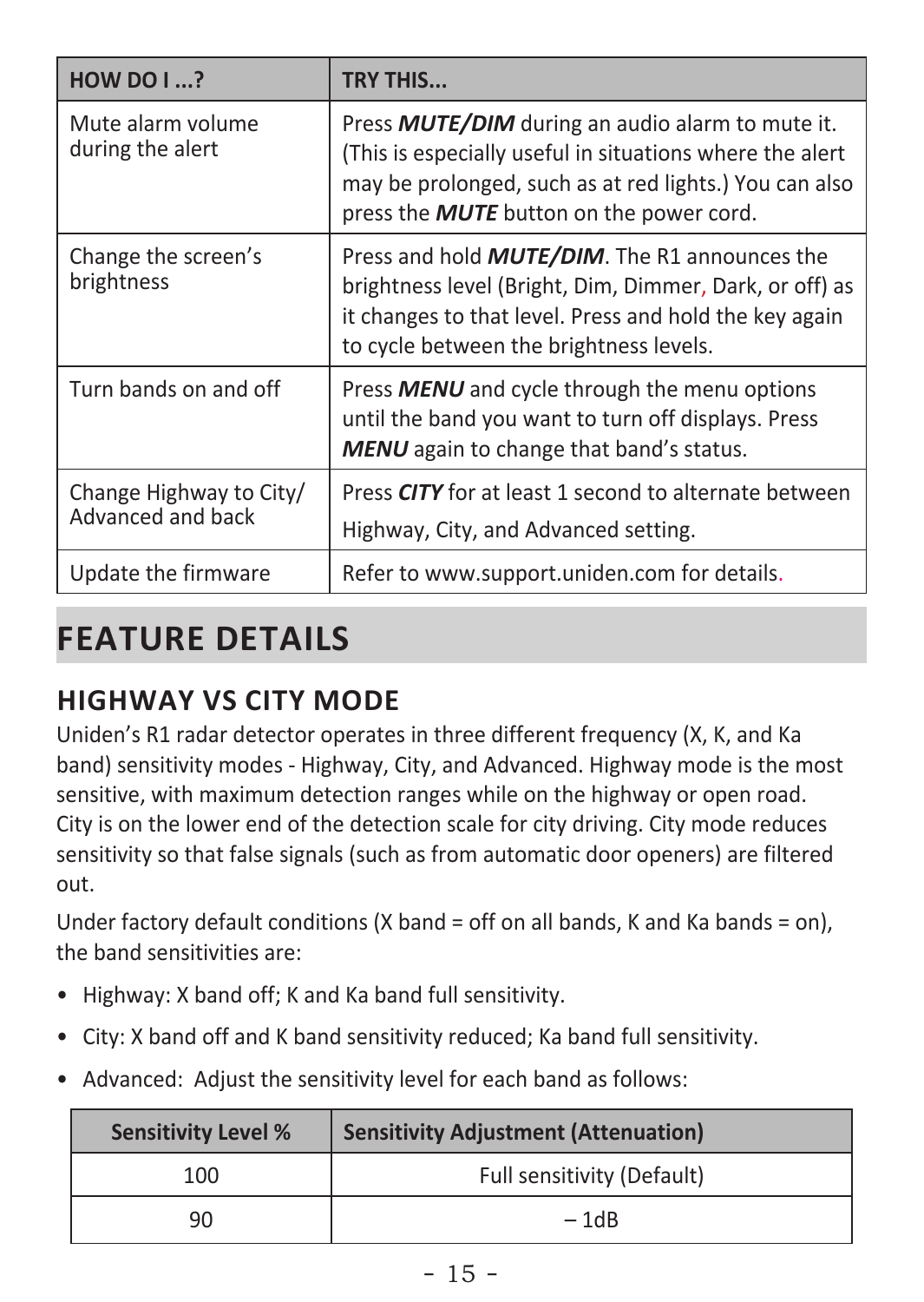| <b>Sensitivity Level %</b> | <b>Sensitivity Adjustment (Attenuation)</b> |  |
|----------------------------|---------------------------------------------|--|
| 80                         | $-2dB$                                      |  |
| 70                         | $-3dB$                                      |  |
| 60                         | $-4.5dB$                                    |  |
| 50                         | $-6dB$                                      |  |
| 40                         | $-8dB$                                      |  |
| 30                         | $-10.5dB$                                   |  |

Turn X band on in the menus with K and Ka bands still on (default); the band sensitivities are:

- Highway: X, K, and Ka band full sensitivity.
- City: X and K band sensitivity reduced; Ka band full sensitivity.

#### *If a band is turned off through the menus, it is off in all modes.*

Press *CITY* on the front of the unit to alternate between Highway, City, and Advanced mode.

### **POP MODE**

In POP mode, the R1 can detect short burst from radars that are too fast for many other detectors to catch. You can turn POP mode on and off for the K and Ka bands.

### **DARK MODE**

Turn on Dark Mode through the menus to keep the screen dark except when a button is pressed or an alarm goes off. The screen is dark except for a small blinking dot that moves from left to right on the display. You can set the screen brightness through the menus for when alarms go off or buttons are pressed.



### **SCAN DISPLAY**

The OLED uses a curved line to indicate scanning is in progress. A heart icon indicates the end of one scan cycle and the beginning of another. Select SCAN display through the *Display Mode* menu.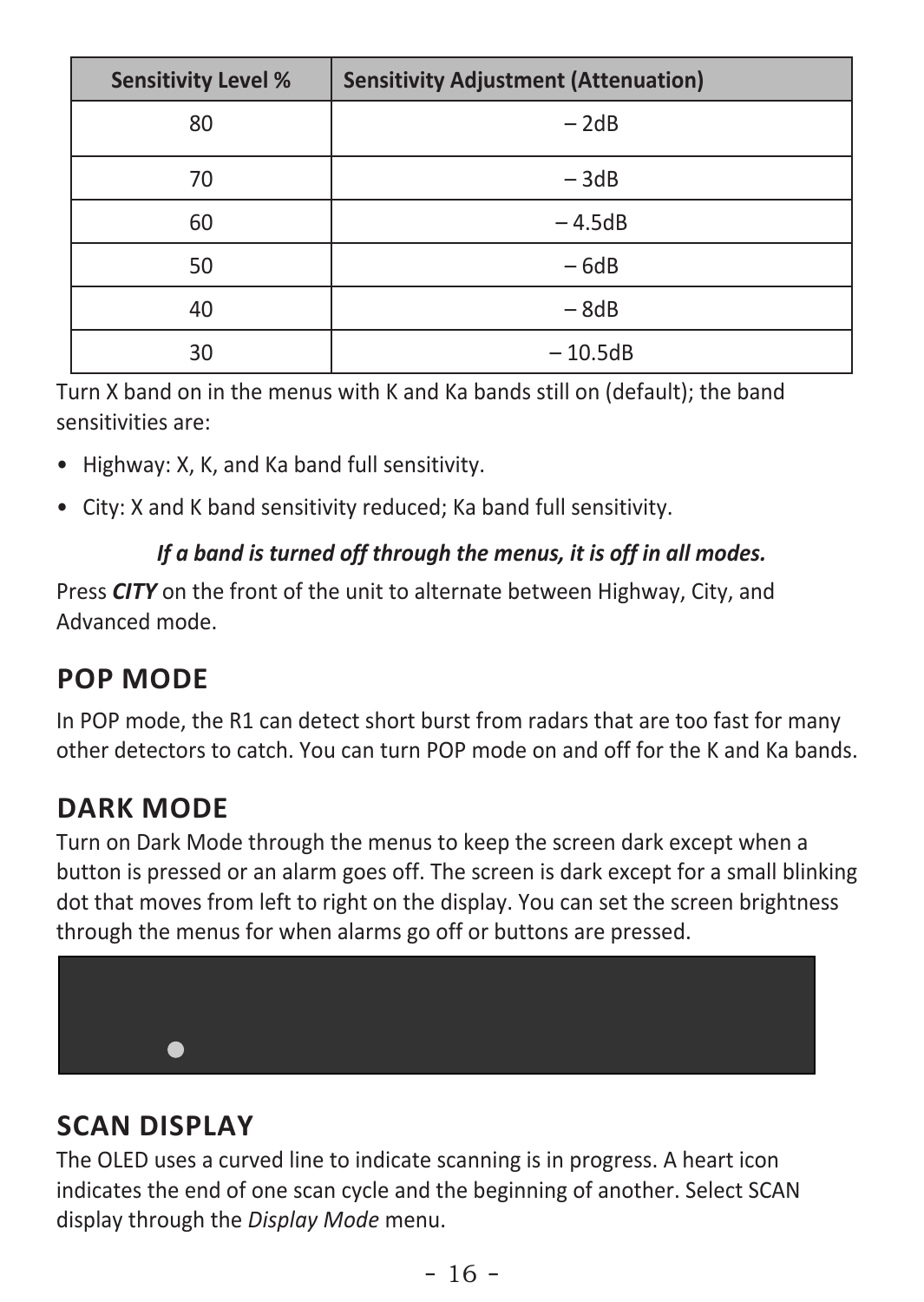

### **MODE DISPLAY**

The OLED displays the voltage on the left side of the display and the mode on the right side. Set the mode through the *Display Mode* menu.



### **ALARM PRIORITIES**

• Laser signal



• X, K, Ka band signal



Signal strength indicator (1 - 5)

• Ka POP alarm



Signal strength indicator (1 - 5)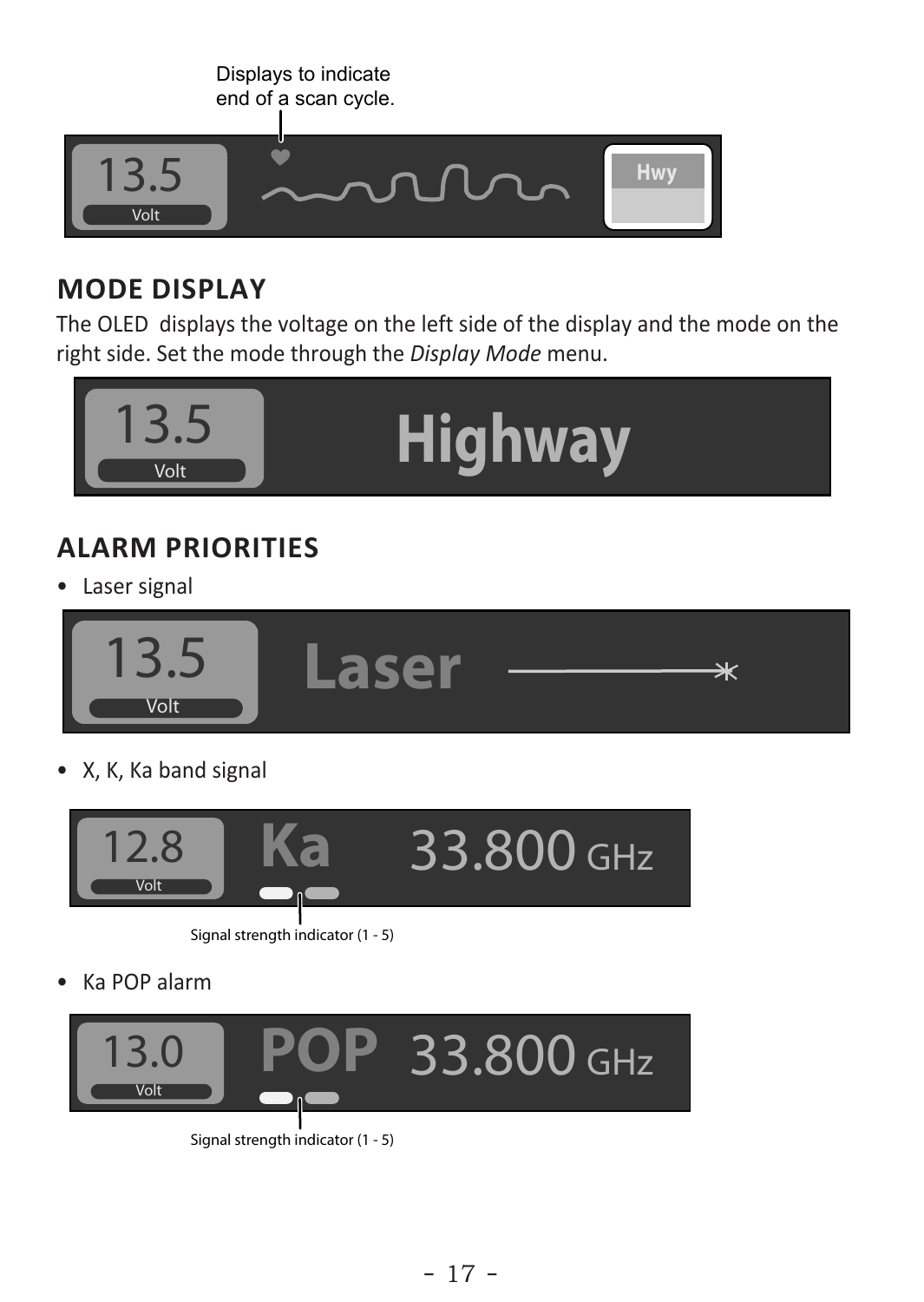• MRCD Alarm



Signal strength indicator (1 - 5)

• Vehicle Low Battery Voltage Warning

# Low Battery

### **THREAT**

The R1 detects up to 4 radar band signals (threats) at a single time. The strongest rader signal is designated as the Priority threat, and its frequency displays on the OLED. The other three threats (signals) are indicated in the left side of the display. In the following example, 2 K band, 1 X band, and 1 Ka band threats are detected.



The *Priority* menu setting determines which type of frequency displays on the OLED (see page 12). If *Priority* is set to Signal priority, the strongest signal displays on the OLED. If *Priority* is set to Ka Priority, the Ka band radar signal displays on the OLED.

### **AUTO MUTE**

When the R1 detects an X, K, or Ka signal, it sounds an alarm at the current volume level. To make the alarm quieter, turn on Auto Mute. This will reduce the volume to the level set ( 0 - 5) in the Auto Mute Volume menu (see page 13).

#### *If the current volume level is 0, the R1 will not change the volume to the Auto Mute Volume level; it will keep the volume level at 0.*

Auto Mute ends 10 seconds after the alarm ends unless:

• The same signal is detected within that 10 second period; then, Auto Mute stays on.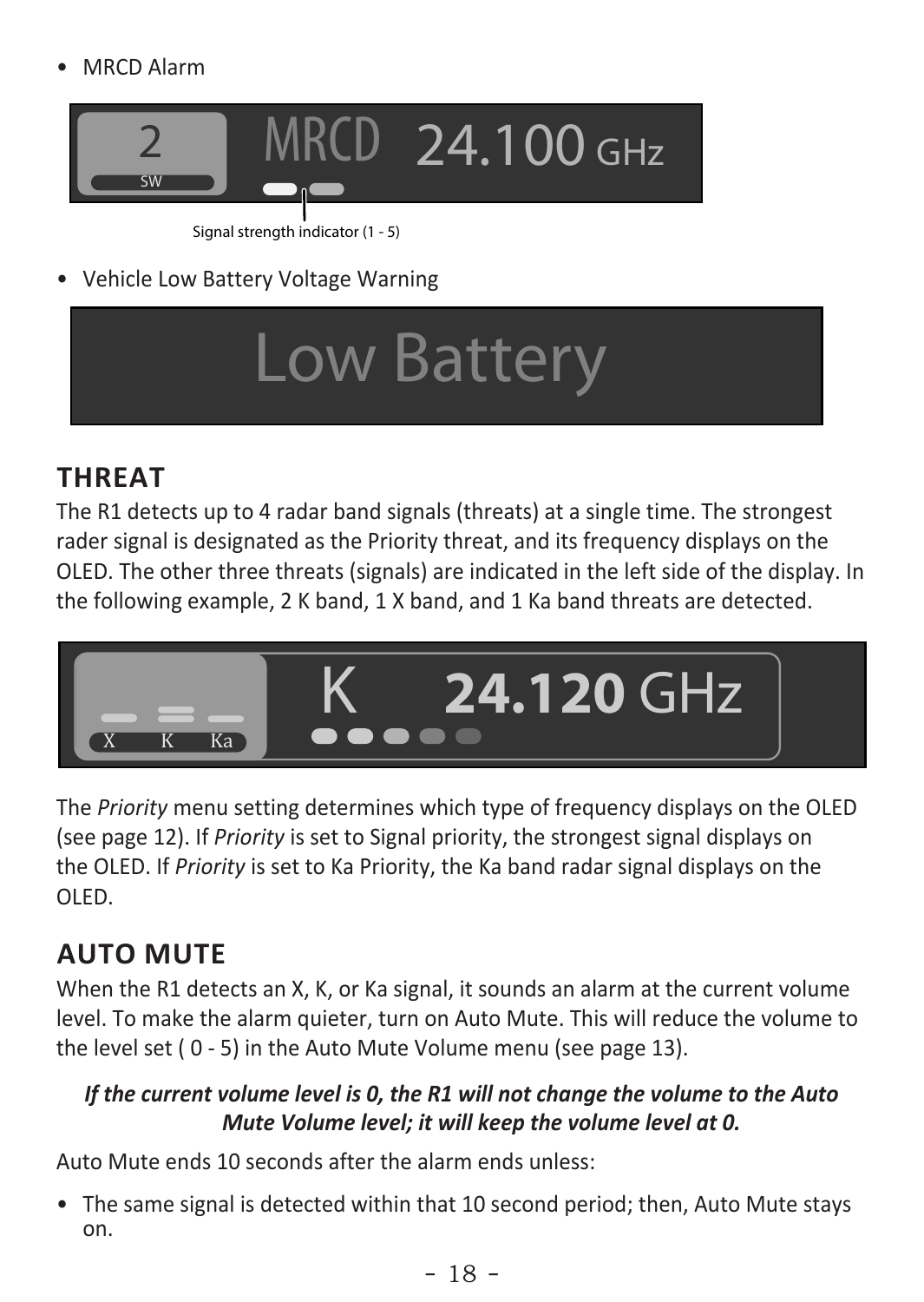• A different band signal is detected during that 10 second period; then, Auto Mute turns off and then back on at the current volume level.

#### *Auto Mute does not apply to Laser Alert.*

### **BOGEY TONES**

Bogey tones sound if a different Ka band signal is detected during a Ka band alert. Set the tones in the Menus.

# **MAINTENANCE**

### **MAINTAINING THE EQUIPMENT**

The R1 requires very little physical maintenance. Wipe it with a soft cloth to keep dust from accumulating. Check the power cord connections to keep them clean and free of corrosion.

### **UPDATING THE FIRMWARE**

Uniden recommends that you update your R1's firmware periodically. Go to www. support.uniden.com, find your model, and check if you have the latest firmware. Follow the instructions on the website to update your firmware if you need to. Reset to factory defaults through the Menus after the new firmeware is installed.

# **TROUBLESHOOTING**

| IF                                                                                  | <b>TRY THIS</b>                                                         |  |
|-------------------------------------------------------------------------------------|-------------------------------------------------------------------------|--|
| The unit won't turn on                                                              | Check the connections. Be sure they are all secure.                     |  |
| No display or audio.                                                                | • If no display, check the connections. Be sure<br>they are all secure. |  |
|                                                                                     | • If no audio, check if Voice is turned off.                            |  |
| The unit alarms when the<br>vehicle hits bumps.                                     | Check the connections. Be sure they are all secure.                     |  |
| The unit alarms briefly in<br>the same location but no<br>radar source was in view. | There may be a motion sensor or house alarm in<br>use within range.     |  |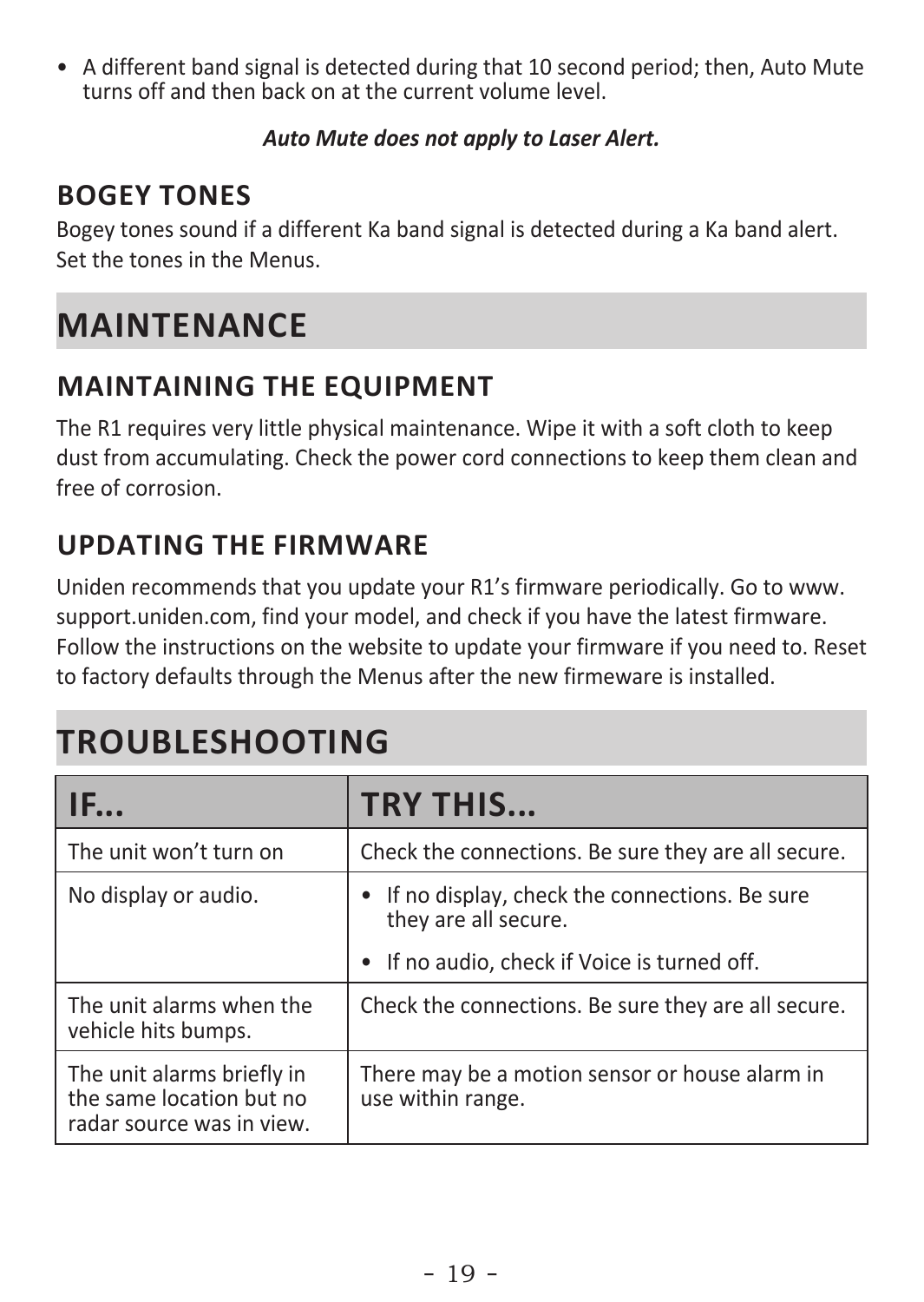| IE                                                     | <b>TRY THIS</b>                                                                                                                                                               |  |
|--------------------------------------------------------|-------------------------------------------------------------------------------------------------------------------------------------------------------------------------------|--|
| The R1 did not alert when a<br>police car was in view. | • The officer may not have radar/laser units<br>turned on.                                                                                                                    |  |
|                                                        | Check that the band is turned on. Press MENU<br>and cycle through the options to get to the<br>bands. If the band is turned off, the OLED will<br>show OFF. Turn the band on. |  |
| The vehicle starts but the<br>R1 does not turn on.     | • Verify that the power cord is securely connected<br>to the unit and inserted into the cigarette lighter<br>jack.                                                            |  |
|                                                        | Change the fuse in the power cord (spare fuse)<br>not included). Unscrew the cigarette lighter jack<br>to access the fuse.                                                    |  |

### **SPECIFICATIONS**

| Receiver Type: |                                                                   | Antenna Type:        |                                                                                                        |
|----------------|-------------------------------------------------------------------|----------------------|--------------------------------------------------------------------------------------------------------|
| Radar          | Double Conversion<br>Superheterodyne<br>Self-Contained<br>Antenna | Radar                | Linear Polarized<br><b>E-vector Vertical</b>                                                           |
| Laser          | <b>Pulsed Laser Signal</b><br>Receiver                            | Laser<br>Front       | Convex Condenser<br>Lens                                                                               |
| Frequency:     |                                                                   | Laser<br><b>Back</b> | Concave<br>Condenser Lens                                                                              |
| X              | 10.525 GHz                                                        | <b>Dimensions</b>    | 110.00 mm (D) x<br>69.00 mm (W) x<br>29.50 mm (H)                                                      |
| К              | 24.150 GHz                                                        | Weight               | 4.8 oz (135 g)                                                                                         |
| Кa             | 33.400 - 36.000 GHz                                               | Operating Temp.      | $-4^{\circ}$ to $+185^{\circ}$ F<br>(Radar/Laser)<br>$-20^{\circ}$ to $+85^{\circ}$ C<br>(Radar/Laser) |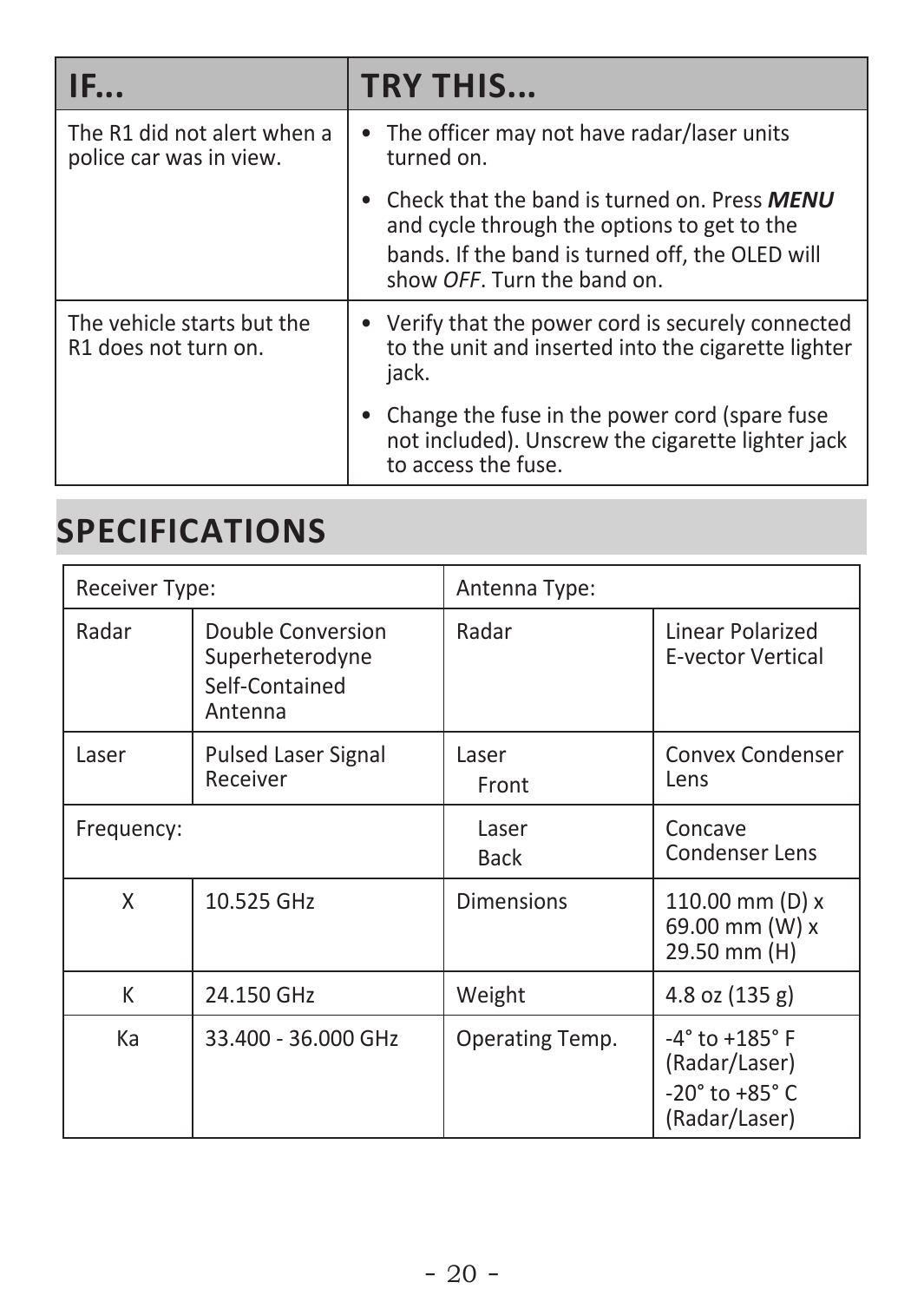| Laser          | 800 nm - 1100 nm                                         | Storage Temp.                    | $-22^{\circ}$ to $+203^{\circ}$ F<br>(Radar/Laser)<br>$-30^{\circ}$ to $+95^{\circ}$ C<br>(Radar/Laser) |
|----------------|----------------------------------------------------------|----------------------------------|---------------------------------------------------------------------------------------------------------|
| Detector Type: |                                                          | <b>Operating Power</b><br>Source | DC 11.0 to 16.0 V                                                                                       |
| Radar          | <b>Scanning Frequency</b><br>Discriminator               | USB Interface                    | <b>USB Specification</b><br>2.0/1.1                                                                     |
| Laser          | Pulse Width<br>Discriminator                             |                                  |                                                                                                         |
| Alarm<br>Type  | Voice and Beep<br>(Detected Band and<br>Signal strength) |                                  |                                                                                                         |

# **FCC/INDUSTRY CANADA INFORMATION**

FCC: AMWUA1702

### **FCC Compliance**

This device complies with Part 15 of the FCC rules. Operation is subjected to the following two conditions: (1) this device may not cause harmful interference, and (2) this device must accept any interference received, including interference that may cause undesired operation.

Changes or modifications not expressly approved by the party responsible for compliance could void your authority to operate the equipment.

Avis de conformité à la FCC : Ce dispositif a été testé et s'avère conforme à l'article 15 des règlements de la Commission fédérale des communications (FCC). Ce dispositif est soumis aux conditions suivantes: 1) Ce dispositif ne doit pas causer d'interférences

nuisibles et; 2) Il doit pouvoir supporter les parasites qu'il reçoit, incluant les parasites pouvant nuire à son fonctionnement.

Tout changement ou modification non approuvé expressément par la partie responsable pourrait annuler le droit à l'utilisateur de faire fonctionner cet équipement.

### **IC Compliance**

This device complies with Industry Canada license-exempt RSS standard(s). Operation is subject to the following two conditions: (1) this device may not cause interference, and (2) this device must accept any interference, including interference that may cause undesired operation of the device.

Changes or modifications not expressly approved by the party responsible for compliance could void your authority to operate the equipment.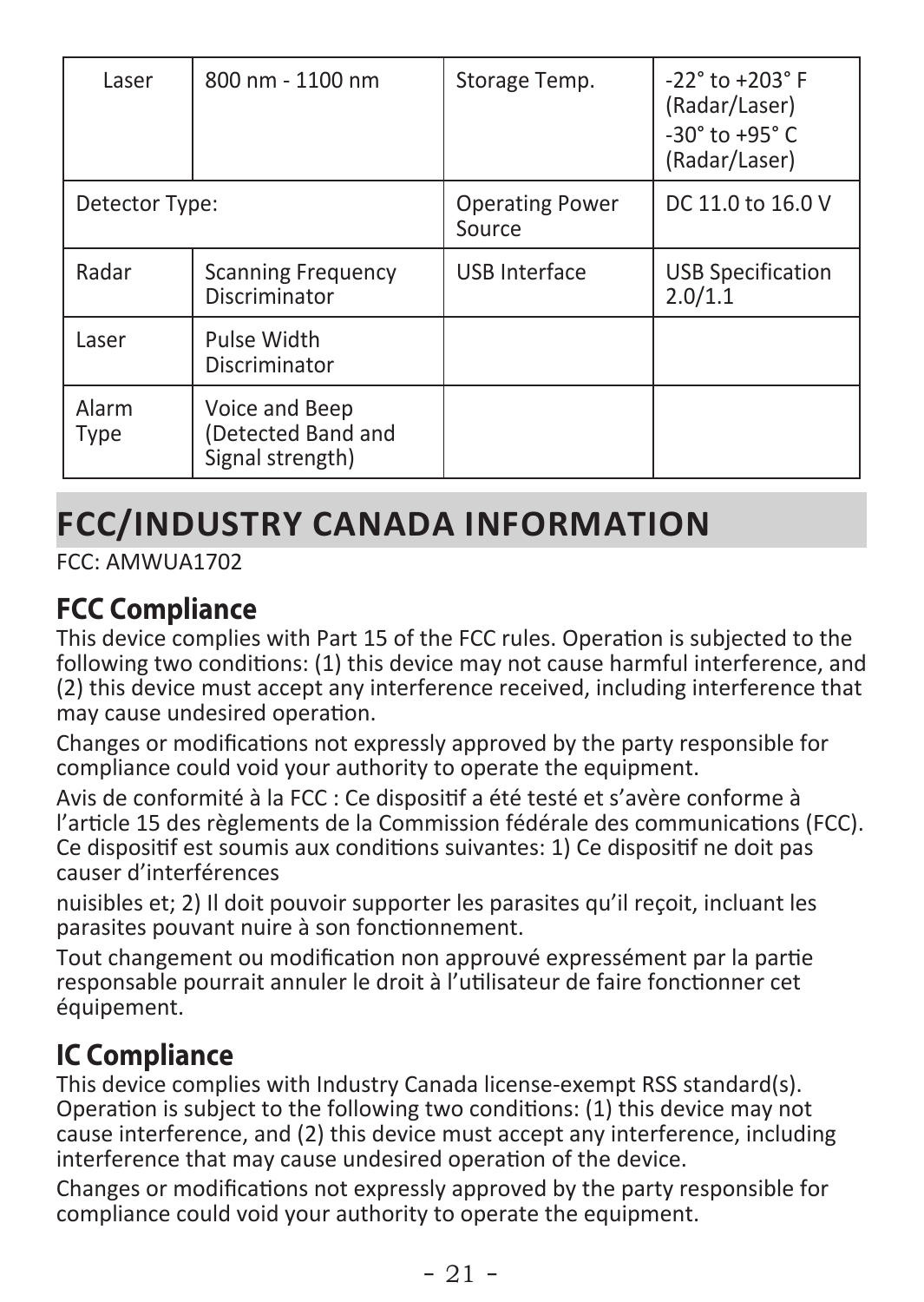Cet appareil est conforme aux normes RSS exemptes de licences d'Industrie Canada. Son fonctionnement est soumis aux deux conditions suivantes : (1) cet appareil ne doit pas causer d'interférences nuisibles et (2), il doit pouvoir accepter les interférences, incluant celles pouvant nuire à son fonctionnement normal.

Tout changement ou modification non approuvé expressément par la partie responsable pourrait annuler le droit à l'utilisateur de faire fonctionner cet équipement.

# **ONE-YEAR LIMITED WARRANTY**

*Keep your receipt! Proof of purchase is required for warranty service.*

### **WARRANTOR: UNIDEN AMERICA CORP. ("Uniden")**

ELEMENTS OF WARRANTY: Uniden warrants, for one year, to the original retail owner, this Uniden Product to be free from defects in materials and craftsmanship with only the limitations or exclusions set out below.

WARRANTY DURATION: This warranty to the original user shall terminate and be of no further effect 12 months after the date of original retail sale. The warranty is invalid if the Product is (A) damaged or not maintained as reasonable or necessary, (B) modified, altered, or used as part of any conversion kits, subassemblies, or any configurations not sold by Uniden, (C) improperly installed, (D) serviced or repaired by someone other than an authorized Uniden service center for a defect or malfunction covered by this warranty, (E) used in any conjunction with equipment or parts or as part of any system not manufactured by Uniden, or (F) installed or programmed by anyone other than as detailed by the Operating Guide for this product.

STATEMENT OF REMEDY: In the event that the product does not conform to this warranty at any time while this war-ranty is in effect, warrantor will repair the defect and return it to you without charge for parts, service, or any other cost (except shipping and handling) incurred by warrantor or its representatives in connection with the performance of this warranty. THE LIMITED WARRANTY SET FORTH ABOVE IS THE SOLE AND ENTIRE WARRANTY PERTAINING TO THE PRODUCT AND IS IN LIEU OF AND EXCLUDES ALL OTHER WARRANTIES OF ANY NATURE WHATSOEVER, WHETHER EXPRESS, IMPLIED OR ARISING BY OPERATION OF LAW, INCLUDING, BUT NOT LIMITED TO ANY IMPLIED WARRANTIES OF MERCHANTABILITY OR FITNESS FOR A PARTICULAR PURPOSE. THIS WARRANTY DOES NOT COVER OR PROVIDE FOR THE REIMBURSEMENT OR PAYMENT OF INCIDENTAL OR CONSEQUENTIAL DAMAGES. Some states do not allow this exclusion or limitation of incidental or consequential damages so the above limitation or exclusion may not apply to you.

LEGAL REMEDIES: This warranty gives you specific legal rights, and you may also have other rights which vary from state to state. This warranty is void outside the United States of America.